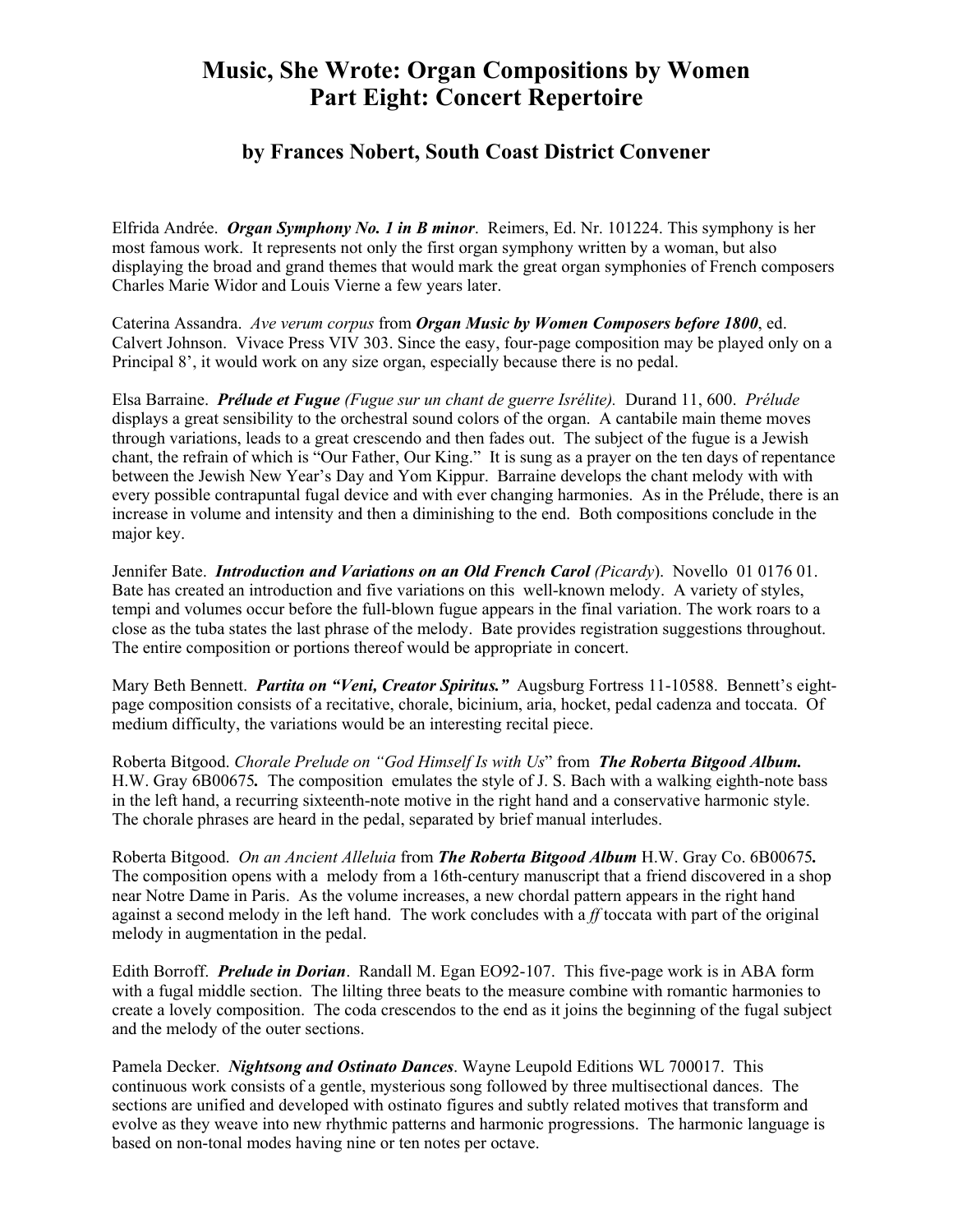Pamela Decker. *Tango Toccata on a Theme by Melchior Vulpius*. Wayne Leupold Editions (also available in *Bridging the Centuries; The San Diego Organ Anthology*, published by World Library Publications, a division of J.S. Paluch Co.). The composition was commissioned for the 2001 Convention of Region IX of the American Guild of Organists. After a brief chordal introduction with full organ, the piece breaks forth into a toccata with the melody in the pedal. The theme then appears twice more quietly in the right hand with a lush, chromatic accompaniment. A tango introduces an ever increasingly active accompaniment which leads to the *fff* toccata with chords in the the manuals and the melody in the pedal. The eleven-page composition would be an excellent closing number.

Jeanne Demessieux. *Prélude et Fugue en ut (Prelude and Fugue in C Major).* Durand S.A. 13974. The prelude features singing melodic lines, rhythmic intricacy and constant quintuplet motion. The lilting, bitonal fugue is in compound time with cross rhythms, unexpected rests and a modal feeling with the raised fourth scale step. Both the prelude and the fugue call for unusual registrations which would probably require a large, romantic instrument.

Jeanne Demessieux. *Six Études pour Orgue*. Editions Musicales Alphonse Leduc AL 27 868. These compositions are among the most technically demanding in the organ repertoire. Marcel Dupré states in the preface that "...like the Etudes of high virtuosity of the piano repertoire...they fulfill a double purpose: that of making the student progress to their level and that of permitting the accomplished artist to preserve and maintain acquired technical qualities." (Translation by David Pizarro.) The studies address alternating toes, alternating thirds in the hands and in the feet, sixths, alternating chords, repeated notes, and octaves in the hands and in the feet..

Jeanne Demessieux. *Te Deum pour Orgue, op. 11*. Durand S.A. Editions Musicales D.& F. 13.877. When composing the work, Demessieux had in mind the organ at The Cathedral Church of St. John the Divine, New York City. The composition is reminiscent of Charles Tournemire's *Te Deum.* It consists of three sections, Moderato, Andante, and Allegro, and paraphrases three sections of the Ambrosian *Te Deum* hymn.

Jeanne Demessieux. *"O Filii"* from *Twelve Choral Preludes on Gregorian Chant Themes for Organ*. Summy-Birchard ISBN 0-87487-603-6. This is one of the shorter, easier Demessieux compositions one might prepare for concert. The melody appears in unison in the left hand and then is varied rhythmically, harmonically and melodically. The indicated registrations are effective, but a romantic organ is necessary for a successful rendition.

Emma Lou Diemer. *Eight Chorale Preludes*. Augsburg Fortress 11-10349. The entire volume is worthy of consideration, but one might consider the following three works for contrast in mood, style and registration. *Many and Great, O God, Are Thy Things (Lacquiparle)* is based on a Native American melody. An ostinato recurs throughout. *The Lone Wild Bird (Prospect)* employs a Southern Folk tune. After a haunting flute introduction the melody appears in the string celestes. *Wherever I May Wander(New England)* displays the composer's delightful sense of humor with cheerful flute sounds in the accompaniment and in the melody. The remaining compositions are described under Part Two (Volumes).

Marie-Bernadette Dufourcet-Hakim. *Alba*. H. T. Fitzsimons company F0640. This is a very difficult tour de force work based on Matthew 28: 1 ("After the sabbeth, as the first day of the week was dawning, Mary Magdalene and the other Mary went to see the tomb..."). There are large chords, many accidentals, shifting meters and leaping pedal passages during the thriteen-page composition.

Ruth Watson Henderson. *Chromatic Partita***.** The moderately difficult composition opens with a chorale with a feeling of C minor. Variations I and II are in 5/8 with a jaunty tempo. Variation II resembles a quiet arioso with a slow tempo and an ornamented melody. Variations IV and V are spirited settings in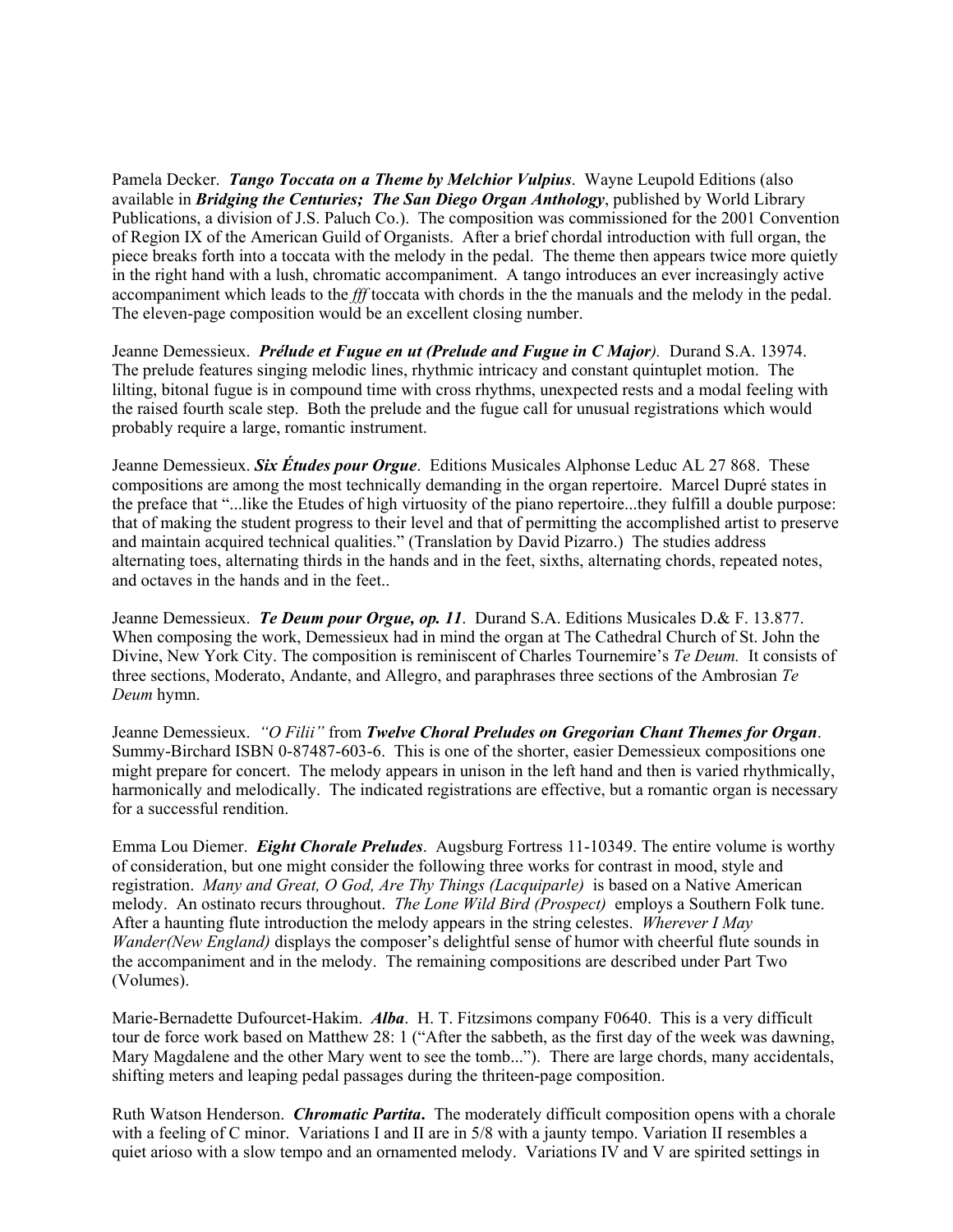compound time . Variation VI provides a slow, quiet respite on the strings before Variation VII features full organ with arpeggios switching between two manuals. The partita ends with a toccata with chords in both hands.

Fanny Mendelssohn Hensel. *Prelude for Organ*. Vivace Press VIV 304. Hensel composed this grand sixpage, F-Major, homophonic prelude for her wedding processional.

Fanny Mendelssohn Hensel. *Prelude for Organ in G Major* from *Organ Works in G major*, ed. Calvert Johnson. Vivace Press VIV 329. Hensel penned the five-page composition the night before her wedding, because the promised work from her brother Felix did not arrive. The style, which Hensel describes as conservative, is stately with an opening section featuring massive chords and alternations between manuals. A fugato appears in measure fourteen and alternates with the opening material before a series of slow, diminished chords closes the work.

Sr. Leonore Jenny. *Doppelfuge in h für Orgel (Double Fugue in B minor for Organ).* Furore Verlag 320. Jenny's first fugal subject and countersubject are typical of 20th-century quartal harmony with many leaps of fourths and fifths. The second subject is more linear with a continuation of the syncopation from the opening fugue. The first fugue explores the keys of b, e and c# while the second subject begins in c#, moves to b and c# and ends with the tonic key. The final twenty measures combine the two subjects as the composition builds to a *ff* close. Jenny provides registration recommendations throughout.

Joyce Jones. *Pedal Variations on* "*When the Roll is Called up Yonder"* from *The Music of Joyce Jones.*  Rosenhaus Enterprises. Jones writes that this piece "... would be fun to play for a church concert or to demonstrate the use of the pedals for a children's choir or church school." There are four variations in different rhythms and tempi with double pedal abounding.

Elisabeth Claude Jacquet de La Guerre. *The Trumpet* from *Music by Women before 1800: Music for Weddings, Joyous Ceremonies and Special Occasions*, Ars Femina. *The Trumpet* is a short composition, similar in style to the tunes of Henry Purcell and others of the time. A solo stop (or instrument) presents the melody, which later becomes part of the texture of the full organ.

Libby Larsen. *My Home in Glory* and *Tambourines* from *Aspects of Glory*. E. C. Schirmer 4679. This relatively difficult three-movement work was commissioned by the American Guild of Organists for the 1990 national convention in Boston. The last two movements evoke the style of spirituals, with the second cast in a rather plaintive, blues-tinged mold and the final movement in a very lively style with lots of meter shifts and syncopations.

Janet Linker. *Variations on "How Firm a Foundation."* Concordia Publishing House 97-6586. Linker uses the key of Ab Major for *Hymn, Pastorale, Trumpet Tune, Chorale, Duo, Trio, Allegro, Reverie* and *Finale.* Registrations are noted throughout.Each moderately easy variation could stand alone or be combined with one or more others.

Janet Linker. *Variations on "All Hail the Power."* Concordia Publishing House 97-6856. *Fanfare, Adagio, Gigue* and *Meditation* are one to three pages long and are in the key of F Major. Linker indicates that the first might serve as an introduction to the congregational hymn*. Scherzo, Toccata, Air, Trumpet Tune, Cantilena* and *Finale* move to G Major. Linker gives registrations throughout. All of the moderately easy variations could stand on their own and thus function well as a group or as individual compositions.

Ester Mägi. *Dialog***:** *Prelude with Choral.* Eres Estonia Edition 1928. This composition conveys Mägi's dramatically intense, folk-inspired tonal tapestry. The composition consists of two alternating ideas: one with mostly soft, flowing eighth notes in compound time, the other with a homophonic chorale of varying dynamic levels in simple time.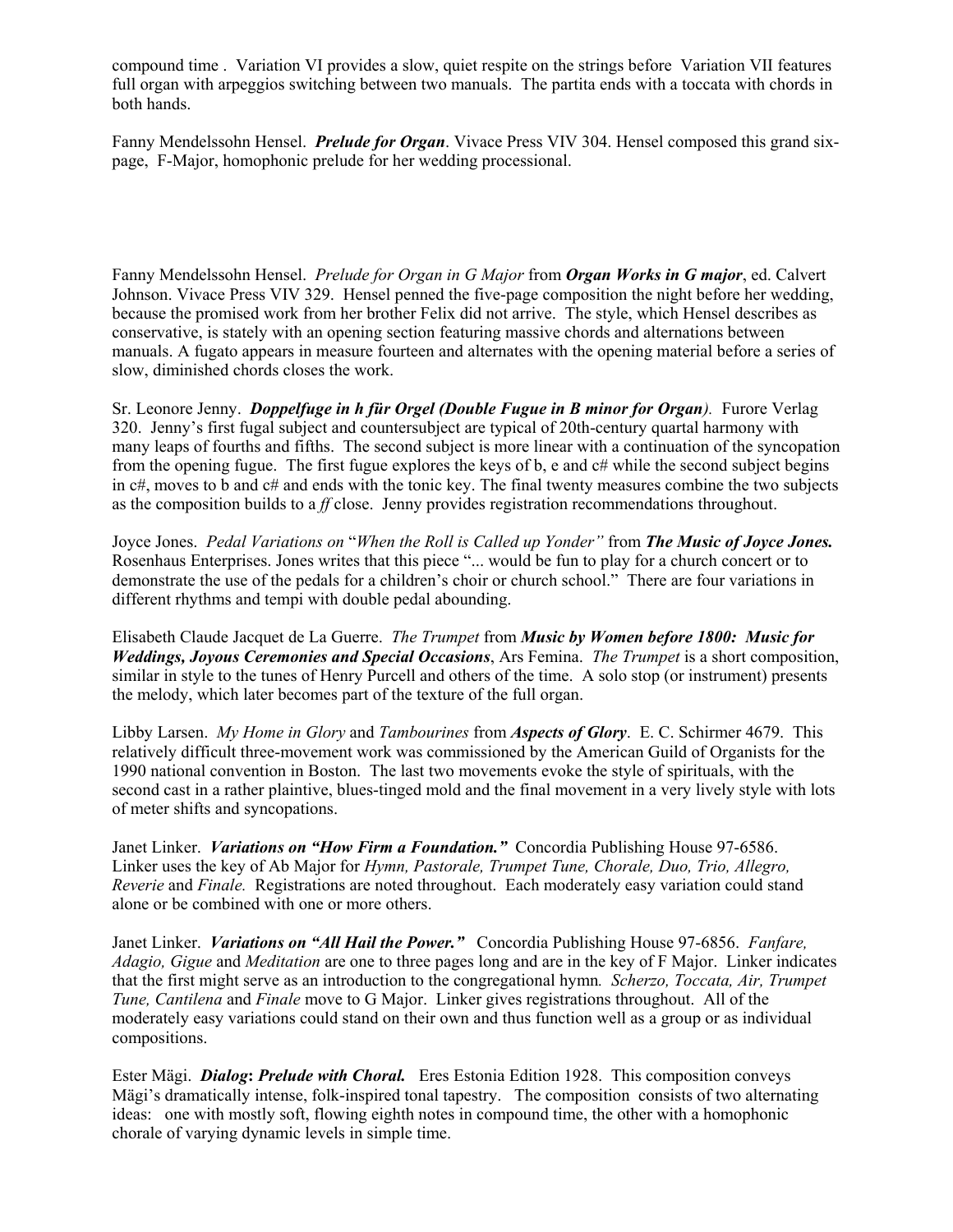Margaret Meier. *Romantic Passacaglia on a Twelve-Tone Theme*. Available from the composer. The passacaglia brings together elements of baroque, romantic and contemporary styles. The theme, a twelve-tone row and its inversion, began life as an a cappella vocalise, was later set for orchestra and was finally transformed into an organ composition. Some of the eighteen organ variations adhere to strict twelve-tone technique, while others support the theme with lush tonality.

Benna Moe *. Finale pomposo festivo* from *Koncert-Suite för Orgel*. eriks K631. This third and final movement is a four-page, full-organ, chordal composition in ABA form. At least two manuals are required for the middle section, which contains an eighth-note accompanying passage in the left hand.

Orpha Ochse. *Chaconne.* Avant Music. *Chaconne* was intended as the middle movement of *Sonata in E for Organ*. It is a quiet set of variations on a chord progression in f minor.

Emily Maxson Porter. *Celebrations of Praise: Seven Chorale Preludes for Organ (Ebenezer, Hanover, Lobe den Herren, Terra Patris, St. Denio, Schönster Herr Jesu* and *Royal Oak)*. Calfaria Music 99-101. This is a delightful collection with several works which are rhythmically catchy with polymeters or shifting meters.

Emily Maxson Porter. *Partita on "Praise, My Soul, the King of Heaven" (Lauda Anima).* MorningStar MSM 10-714. The composition includes *Fanfare* ("Praise, my soul, the King of heaven..."), *Dance* ("Praise him for his grace and favor..."), *Pastorale* ("Tenderly he shields and spares us...") and *Jubilation* ("Angels help us to adore him..."). The only quiet movement, *Pastorale* creates a swingy feeling with shifts between two and three beats per measure. The melody enters subtly following an extended introduction or rather lengthy interludes. *Dance* and *Jubilation* are joyful, perpetual motion pieces in the manuals, with the melody appearing in the pedal. *Fanfare* is a stately opening with the melody rhythmically presented on the right hand on a Trompette en chamade. Full organ opens the movement and accompanies the reed tune until the end.

Florence Beatrice Price. *Music of Florence Beatrice Price, Volumes 1-4,* ed. Calvert Johnson. ClarNan Editions. Each volume contains a biographical sketch by Rae Linda Brown, a list of organ compositions, a discussion of registrations and information on the works in the collection. The first and third volumes include critical notes on editorial additions and corrections as well as an extensive historical section on Florence Price and the organ, including specifications for ten (Volume 1) or thirteen (Volume 3) instruments. The second and fourth volumes explain the editorial procedures and cite the organs Price knew in Chicago. Specific comments on the compositions appear below.

Florence Beatrice Price. *Suite No. 1 for Organ* from *Music of Florence Beatrice Price, Volume 1,* ed. Calvert Johnson. ClarNan Editions, CN 19. *Fantasy* opens with a flourish which recurs often in the movement The piece modulates to the dominant in the middle and closes in the tonic. A wide variety of thematic ideas occur, some lyric, some virtuosic or dramatic. The clever *Fughetta* is brief yet technically demanding. The lovely *Air* is an andante filled with rich chromatic harmonization. *Toccato* is in rondo form and is typical of the perpetual motion toccata developed in the late romantic era.

Florence Beatrice Price. *Short Organ Works* from *Music of Florence Beatrice Price, Volume 2*, ed. Calvert Johnson. ClarNan Editions, CN 24. These nine relatively easy pieces vary in length from two to six pages and are mostly in ternary form. As is frequently the case in Price's compositions, some have melodies that recall Negro spirituals or folk tunes. The works are very accessible to an audience, whether in a church, a concert hall or a theater.

Florence Price. *In Quiet Mood*. Galaxy Music Corporation G. M. 1822-4, New York (also in *Music of Florence Beatrice Price, Volume 2, ed. Calvert Johnson, ClarNan Editions).* 

Florence Beatrice Price. *Variations on "Peter, Go Ring Dem Bells*" from *Music of Florence Beatrice Price, Volume 3, ed. Calvert Johnson. ClarNan Editions, CN 26. The work is from Price's spiritual*based compositions, many of which were for voice and piano. It is the only one she composed as an organ arrangement of a spiritual besides *Steal Away to Jesus*. The melody is basically pentatonic, like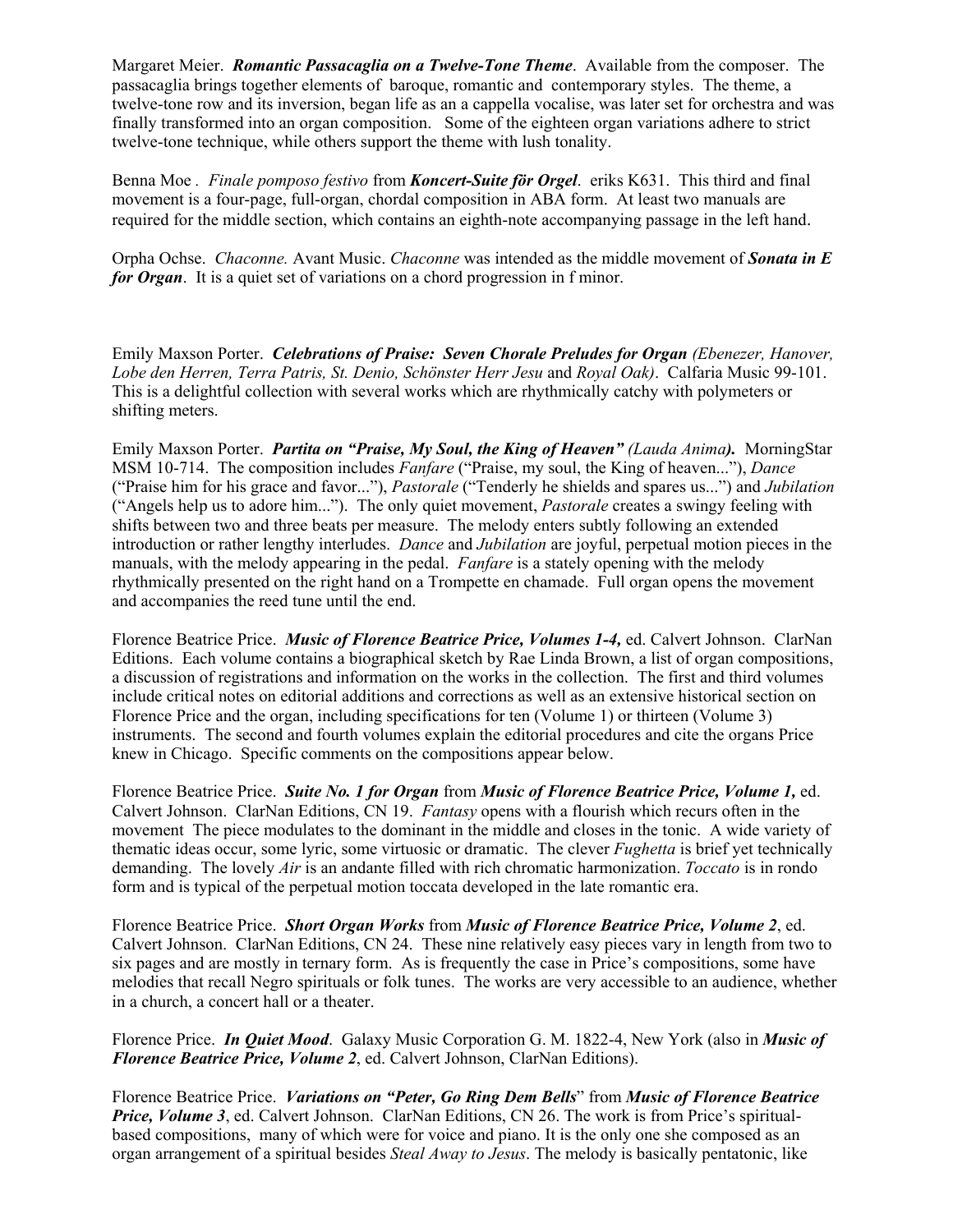many African-American folk songs and spirituals. The harmonic idiom is strongly influenced by jazz. There are fifteen variations, which may all be performed or selections therefrom. There are many opportunities for colorful registrations.

Florence Beatrice Price. *First Sonata for Organ* from *Music of Florence Beatrice Price, Volume 4*, ed. Calvert Johnson. ClarNan Editions, CN 29. Price performed Guilmant's *Sonata in D Minor* during his visit to The New England Conservatory. His work seems to have served as Price's model for *First Sonata*, as both compositions have the same keys, tempos, registrations, thematic relationships and many other details. Unlike her other large works for organ, she does not attempt to incorporate African-American musical elements.

Margaret Vardell Sandresky. *L'homme armé Organ Mass* from *Organ Music, Volume I*. Wayne Leupold WL-600031. *L'homme armé Organ Mass* is a six-movement work based on a 15th-century secular melody that was frequently used as a tenor of polyphonic Masses.

Margaret Vardell Sandresky. *Organ Music, Volume II: Solo Organ*, ed. Virginia L. Haisten. Wayne Leupold Editions WL 600032. This second volume contains eight works, two of which would be substantial concert pieces. *Variations on Morning Star* is an eleven-page composition based on the wellknown Moravian hymn. *Sonata No. 1 for Organ on the painting "Spring Turning" by Grant Wood* was commissioned by the Reynolda House Museum of American Art upon the acquisition of this painting and upon the restoration of the Reynolda House Organ, April 25, 1993.

Margaret Vardell Sandresky. *Organ Music, Volume IV: Five Sacred Dances for Solo Organ*, ed. Virginia L. Haisten. Wayne Leupold Editions WL 600127. Rickey D. Johnson commissioned the dances for Dr. Donald L. Armitage and the dedication of the Létourneau/Casavant organ at Augsburg Lutheran Church in Winston-Salem, North Carolina. They were premiered by Dr. Armitage and were danced for the first time by Moving Liturgy in Wait Chapel at Wake Forest. The final movement was inspired by a sermon of the Rev. Virginia Herring at the dedication of the organ at St. Anne's Episcopal Church in Winston-Salem. The dances are based on Biblical texts describing movement, and the works are composed to suggest these motions. Some of the texts are slightly modified from the accepted editions of the King James Version and the Revised Standard Version. The compositions range in length from one and a half to ten pages, with a difficulty factor of moderate to demanding. III has constant pedal leaps while IV uses double pedal throughout the A section of the da capo dance.

Clara Schumann.*Prelude and Fugue in G minor*, *op. 16, no. 1*, edited by Joachim Dorfmüller, Furore-Edition 122. Opus 16 contains three preludes and fugues for piano composed in 1845, the same year Robert Schumann produced six fugues on B-A-C-H for organ. The contrapuntal practices of J. S. Bach and the harmonic influences of Felix Mendelssohn are evident in this opus. The lyrical romantic-style prelude stands in strong contrast to the baroque rhythmical drive of the fugue.

Clara Schumann. *Prelude and Fugue in D minor, op. 16, no. 3,* ed. Barbara Harbach. Vivace Press, VIV 305. (See *op. 16* above.) Although the work was originally for piano, it is aptly suited for organ with the chordal prelude and with the fugue, which has pedal points and a characteristic fugal theme.

Jeanne Shaffer. *Partita on "Schmücke Dich" (Deck Thyself, My Soul, with Gladness)*. Company Press. Available from the composer. The variations are based on Johann Crüger's well-known melody of 1649. Although the complete hymn has nine verses, Jeanne Shaffer chose to set four to achieve musical contrast and to complement the text. The work was composed in 1970 at the request of Sam Batt Owens, who premiered it at St. George's Episcopal Church in Nashville that year.

Julia Smith. *Prelude in D Flat*. Mowbray Music Publishers MM-108. Theodore Presser, distributor. The lush, four-page work requires a romantic-style instrument with strings, flutes and an effectively programmed crescendo pedal. The form is ABA with an eight-measure coda. The center section features many duplets against triplets in C# minor. The composition would be a beautiful, soft contrast to fuller works on a program.

Elizabeth Stirling. *Maestoso in D Minor* from *Romantic Pieces for Organ*, ed. Barbara Harbach. Vivace Press VIV 324. *Maestoso in D Minor* is in the style of Alexandre Guilmant with its more complex form,